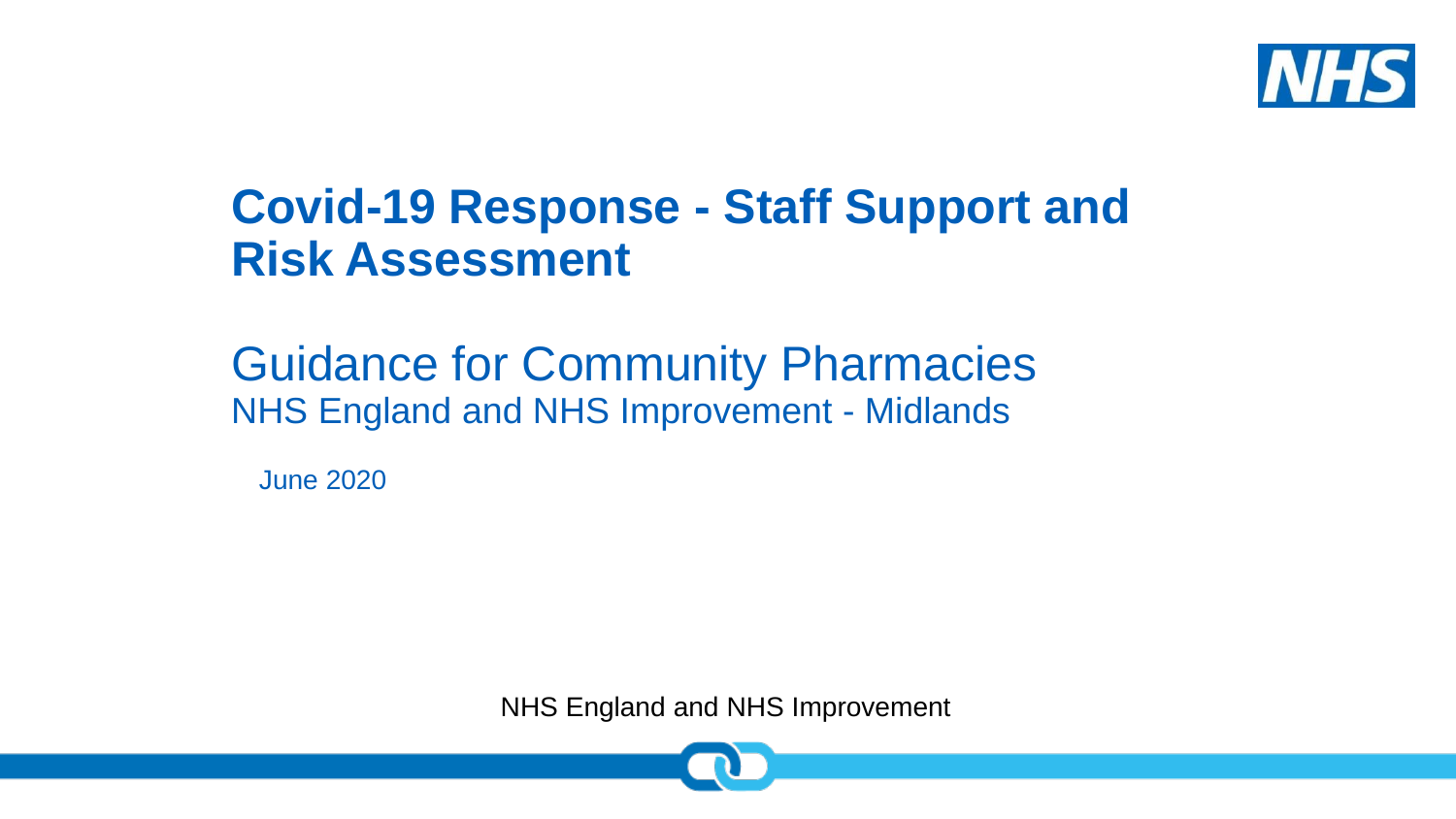### NHS Employers **Framework** for risk assessment of workplace, workforce and individuals



Source: https://www.fom.ac.uk/wpcontent/uploads/Risk-Reduction-Framework[for-NHS-staff-at-risk-of-COVID-19-infection-12-](https://www.fom.ac.uk/wp-content/uploads/Risk-Reduction-Framework-for-NHS-staff-at-risk-of-COVID-19-infection-12-05-20.pdf) 05-20.pdf

- A. Risk Reduction Framework needs to be used in conjunction with NHS Employers Guidance
- B. Employers need to take into consideration health care setting such as Primary or Community Care, Hospital setting or environment where Aerosol Generating Procedures are performed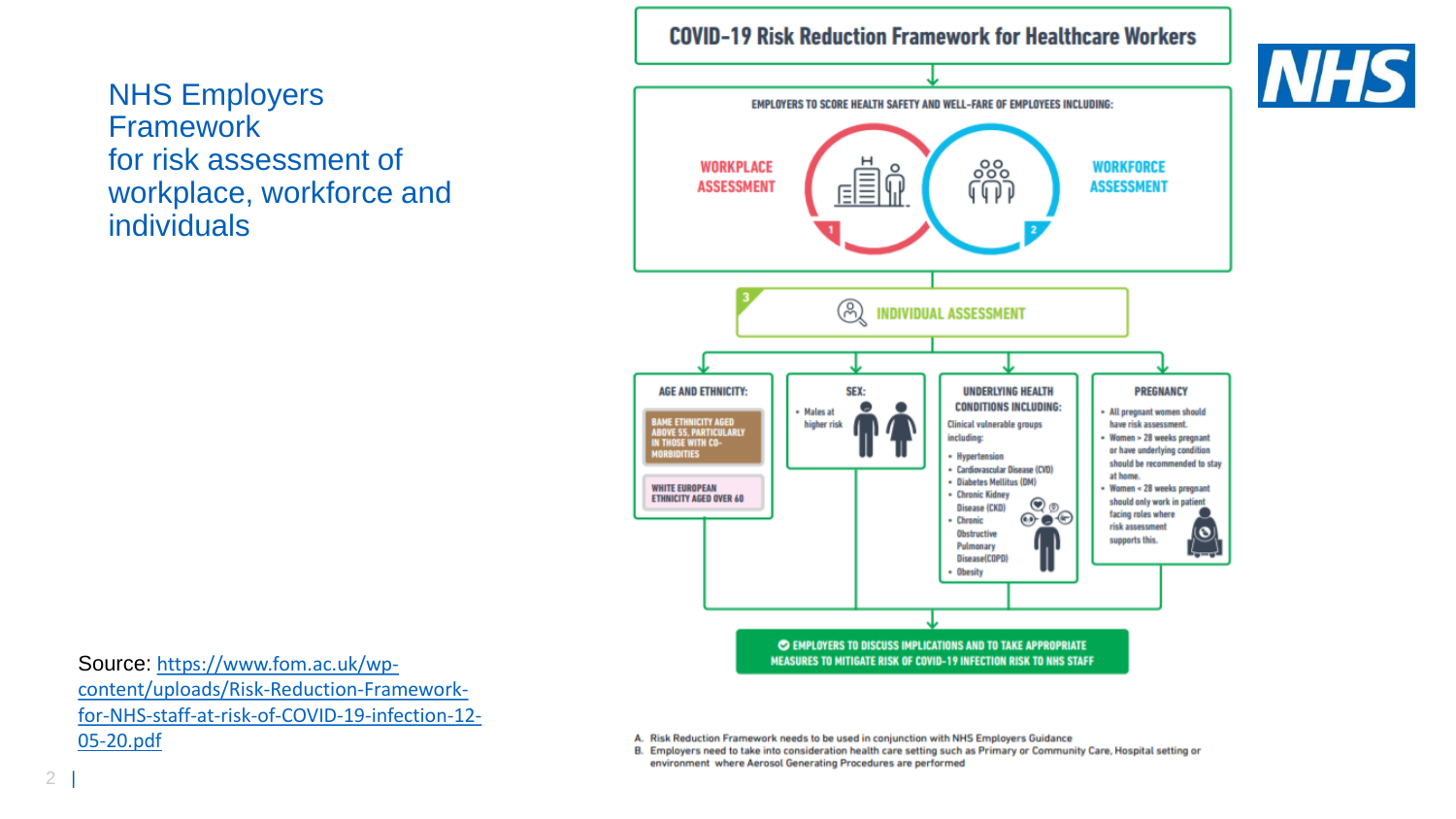

### Workplace Risk Assessment

Pharmacy contractors are encouraged to undertake a workplace assessment using the latest version of the *Social Distancing and Infection Control Risk Review Template for Community*  **Pharmacies** document available on the PSNC website;

Web Page Link

<https://psnc.org.uk/the-healthcare-landscape/covid19/personal-protective-equipment-ppe/>

Document Link

[https://psnc.org.uk/wp-content/uploads/2020/06/PSNC-COVID-19-Social-Distancing-and-](https://psnc.org.uk/wp-content/uploads/2020/06/PSNC-COVID-19-Social-Distancing-and-Infection-Control-Risk-Assessment-Tool-v2.pdf)Infection-Control-Risk-Assessment-Tool-v2.pdf

*Note: Please ensure that you are using the latest version of the Risk Review Template available on the PSNC website. As further COVID-19 evidence becomes available the document will be updated accordingly.*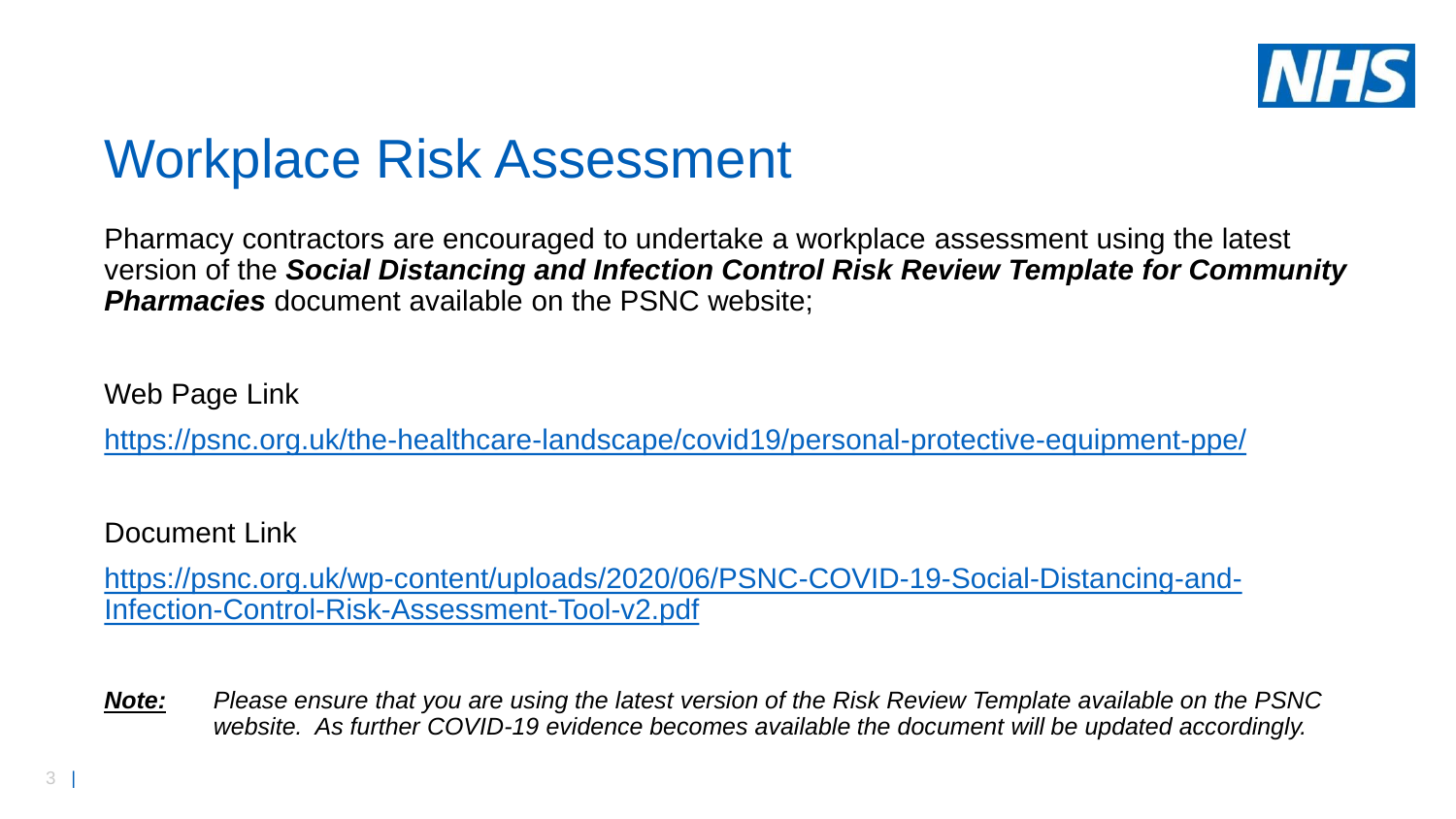### NHS Employers Guidance for risk assessments



- Communicate to all workers the approach being taken and what support is available.
- Share the risk assessment tool and guidance with all team members to help them identify whether they are in an at-risk group
- Explain the need for staff to discuss with their manager/employer any concerns regarding the process.
- Consider alternative routes through which individuals might raise concerns or flag the need for a risk assessment discussion
- Review and repeat risk assessments as necessary in line with individual circumstances, emerging evidence, and/or nationál guidance
- If you work for a pharmacy company, before starting please check with your Head Office whether a company specific COVID-19 risk assessment process is in place
- We suggest pharmacy contractors should check on advice from your Employers Liability Insurance provider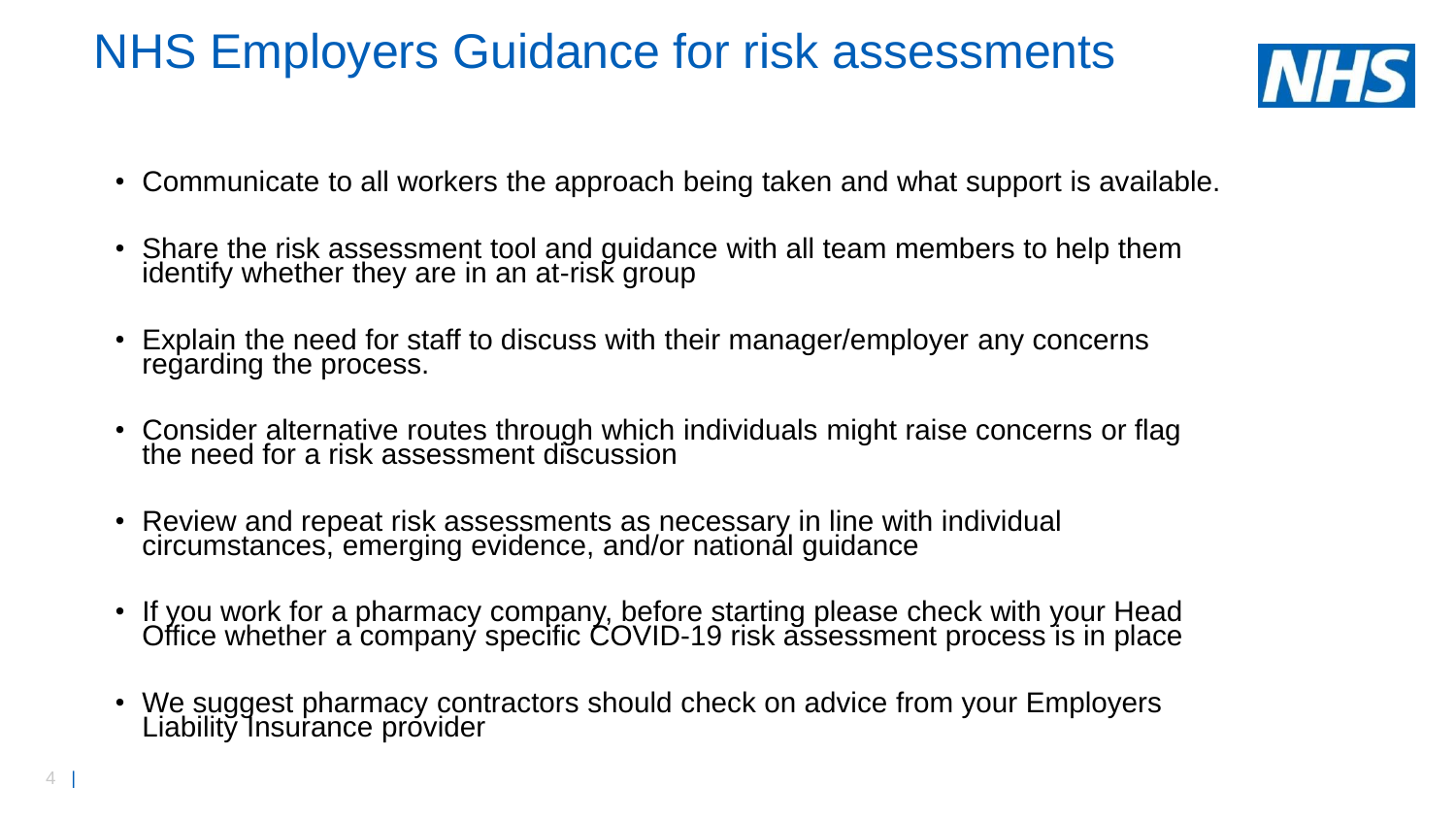### Examples of mitigation



Immediate steps that can be taken by organisations to mitigate risks for all staff including BAME, older male and pregnant staff.

- Redeployment
- Working from home
- Tools for remote working
- Health and wellbeing support
- Safe rotas/staffing
- PPE
- HR policies/staff reporting of symptoms/testing

[Source: https://www.rcpsych.ac.uk/docs/default-source/about-us/covid-19/impact-of-covid19](https://www.rcpsych.ac.uk/docs/default-source/about-us/covid-19/impact-of-covid19-on-bame-staff-in-mental-healthcare-settings_assessment-and-management-of-risk_13052020v2.pdf?sfvrsn=1068965_2) on-bame-staff-in-mental-healthcare-settings\_assessment-and-management-ofrisk\_13052020v2.pdf?sfvrsn=1068965\_2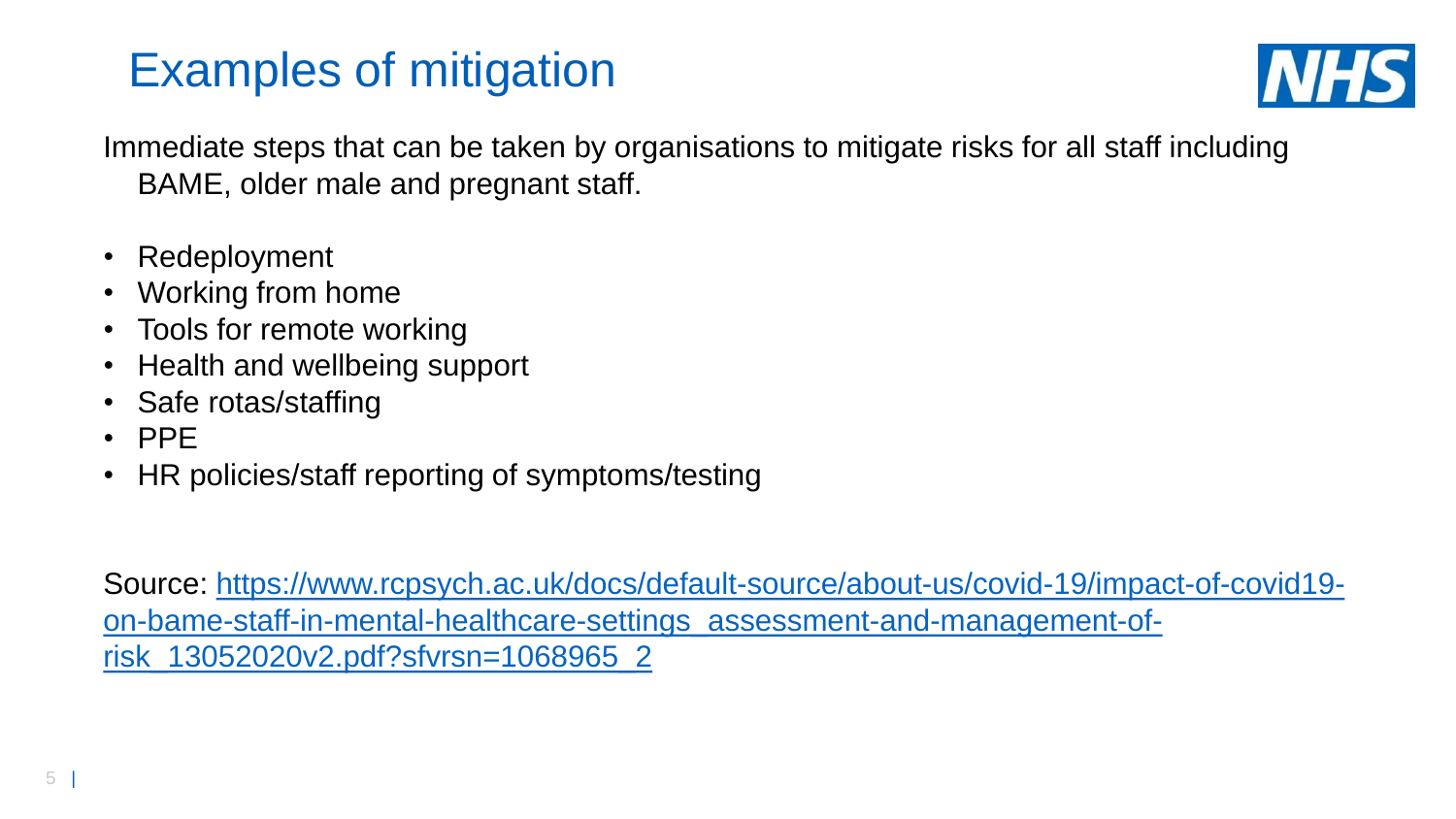## Outcome and actions for individuals



Managers should listen carefully to concerns and provide support and consider adjustments or redeployment for any staff who are identified as being at greater risk.

Adjustments may include:

|  | 1. Limiting duration of close interaction with the patient (for example,<br>preparing everything in advance away from them). |
|--|------------------------------------------------------------------------------------------------------------------------------|
|  | 2. If possible, maintaining a two-metre distance from the patient.                                                           |
|  | 3. Avoiding public transport/rush hour through adjustments to work<br>hours.                                                 |
|  | 4. Asking patients to wear a mask for staff member interaction.                                                              |
|  | 5. Asking that the patient attends alone where possible.                                                                     |
|  | 6. Providing surgical mask for staff members for all interactions with<br>patients.                                          |
|  | 7. Redeploying staff to a lower risk area.                                                                                   |
|  | 8. Encouraging remote working where possible.                                                                                |
|  | 9. Varying working patterns.                                                                                                 |
|  |                                                                                                                              |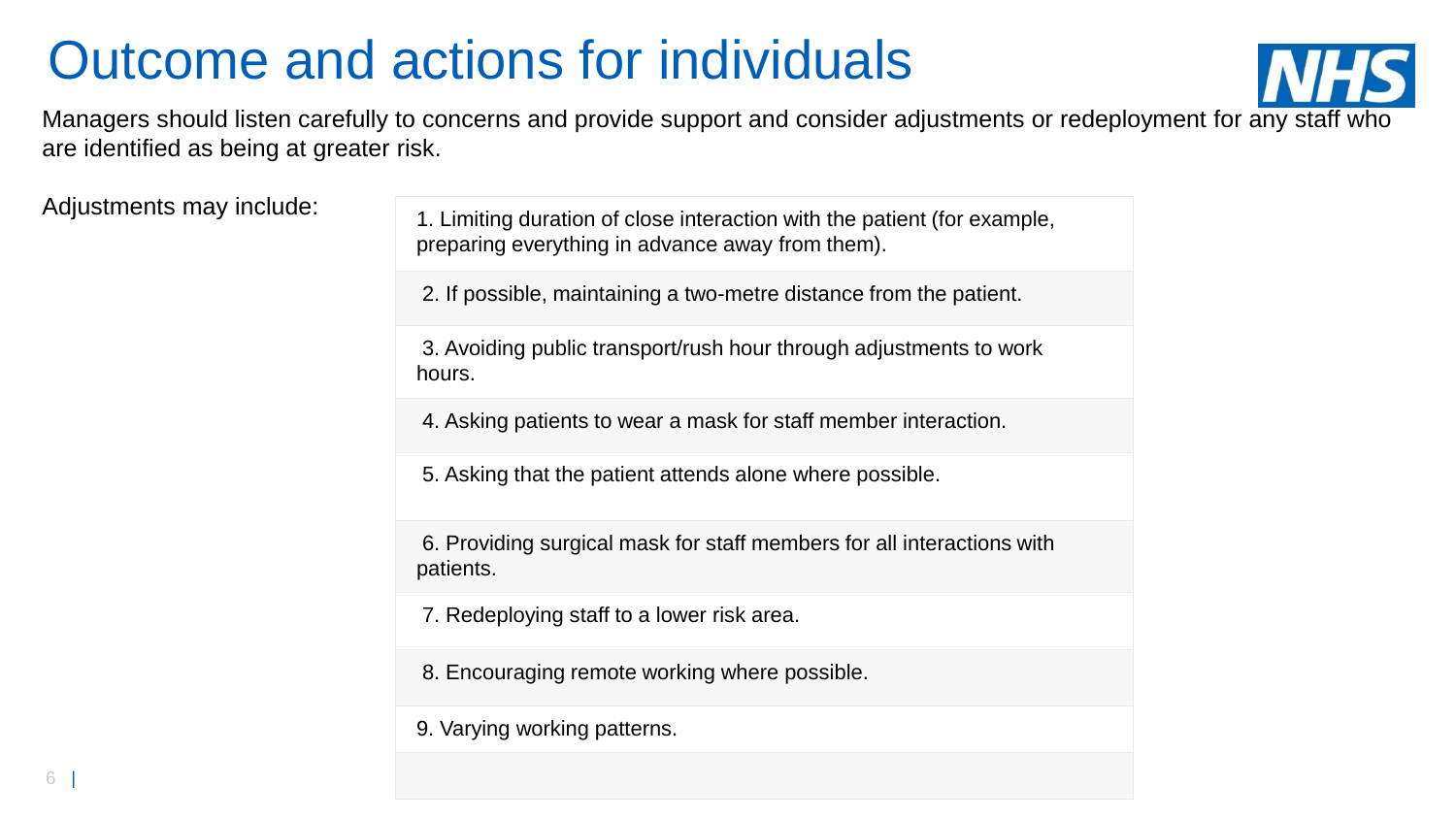### Maintaining social distancing in a practice setting

### **Work area**

You should think about how you can organise your work area so that you can keep people 2 m apart, where possible:

- physically arrange work areas to keep people 2 m apart;
- mark areas using floor paint or tape to help people keep a 2 m distance;
- provide signage to remind people to keep a 2 m distance;
- avoid people working face-to-face, for example working side-byside.

Where you cannot keep a 2 m physical distance, you should think about:

- assigning one person per work area;
- reducing the number of people in the work area;
- assigning and keeping people to shift teams (sometimes known as a cohort), that is people on the same shift working in the same teams, to limit social interaction;
- keeping the number of people working less than 2 m apart to a minimum;
- using screens to create a physical barrier between people.

You need to think about how to keep the work area clean and prevent transmission by touching contaminated surfaces. You should consider the following:

- decide on how frequently you need to clean the work area, equipment and vehicles, for example cleaning at the end of each use if equipment is shared between people or between shift changeovers;
- identify objects and surfaces that are touched regularly and decide how frequently you clean them;
- provide hand sanitiser .





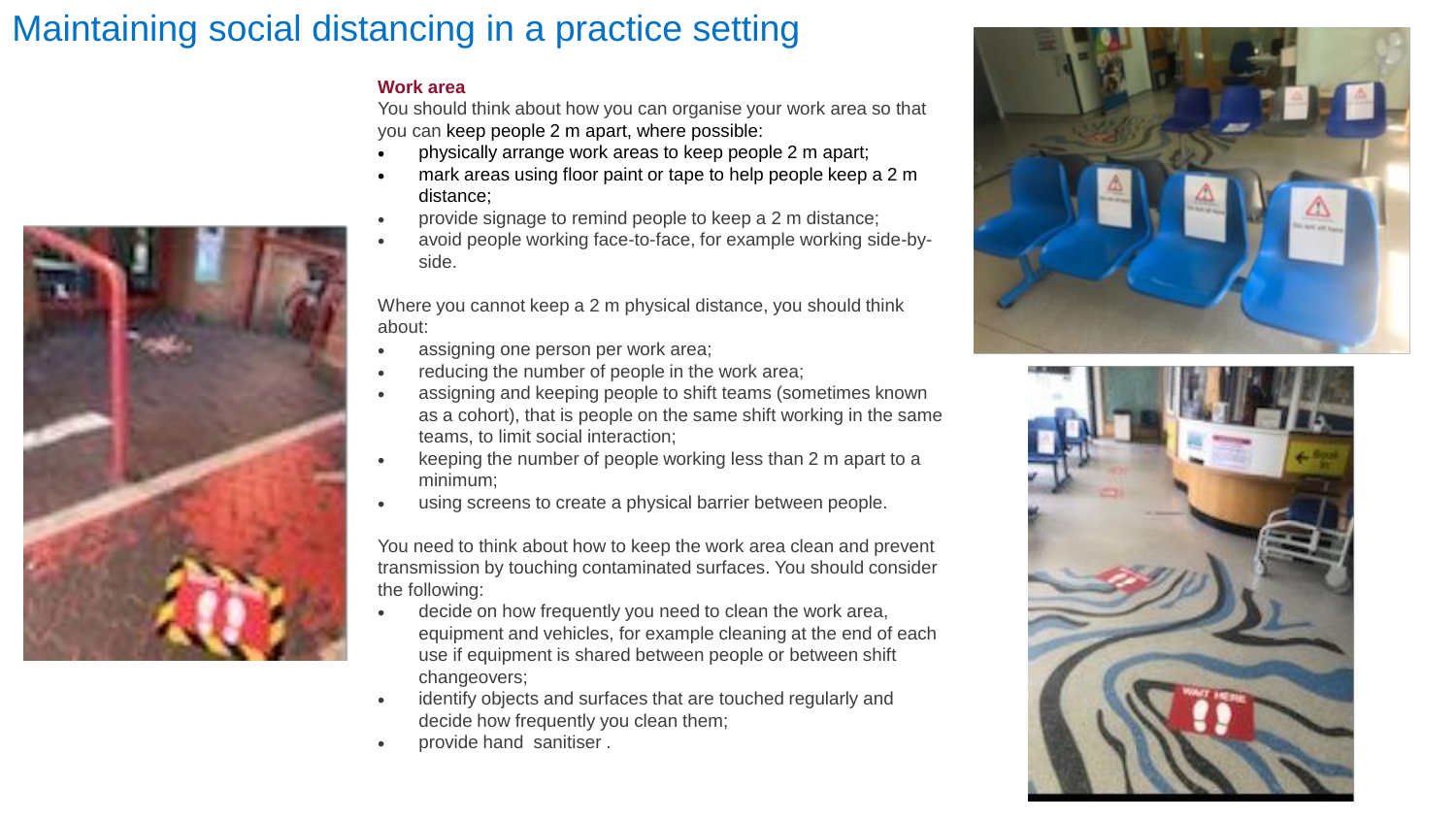## Advice on conducting conversations



- Risk assessment should be carried out for all BAME staff as a priority so that a personalised risk mitigation plan can be put in place.
- This requires an **open collaborative conversation** between the staff member and the manager,
- An open-ended question like "What can I do to help, how can we help you?" is a good starting point.
- The risk assessment tool is intended to aid a structured conversation, in a safe space, exploring all potential risks.
	- No template can fully capture the sensitivity of the discussion and it must avoid becoming rigid, reductionist or a tick-box exercise.
	- Regular review which addresses concerns will promote respect and confidence in the process.

[Source: https://www.rcpsych.ac.uk/docs/default-source/about-us/covid-19/impact-of-covid19-on-bame-staff-in-mental](https://www.rcpsych.ac.uk/docs/default-source/about-us/covid-19/impact-of-covid19-on-bame-staff-in-mental-healthcare-settings_assessment-and-management-of-risk_13052020v2.pdf?sfvrsn=1068965_2)healthcare-settings\_assessment-and-management-of-risk\_13052020v2.pdf?sfvrsn=1068965\_2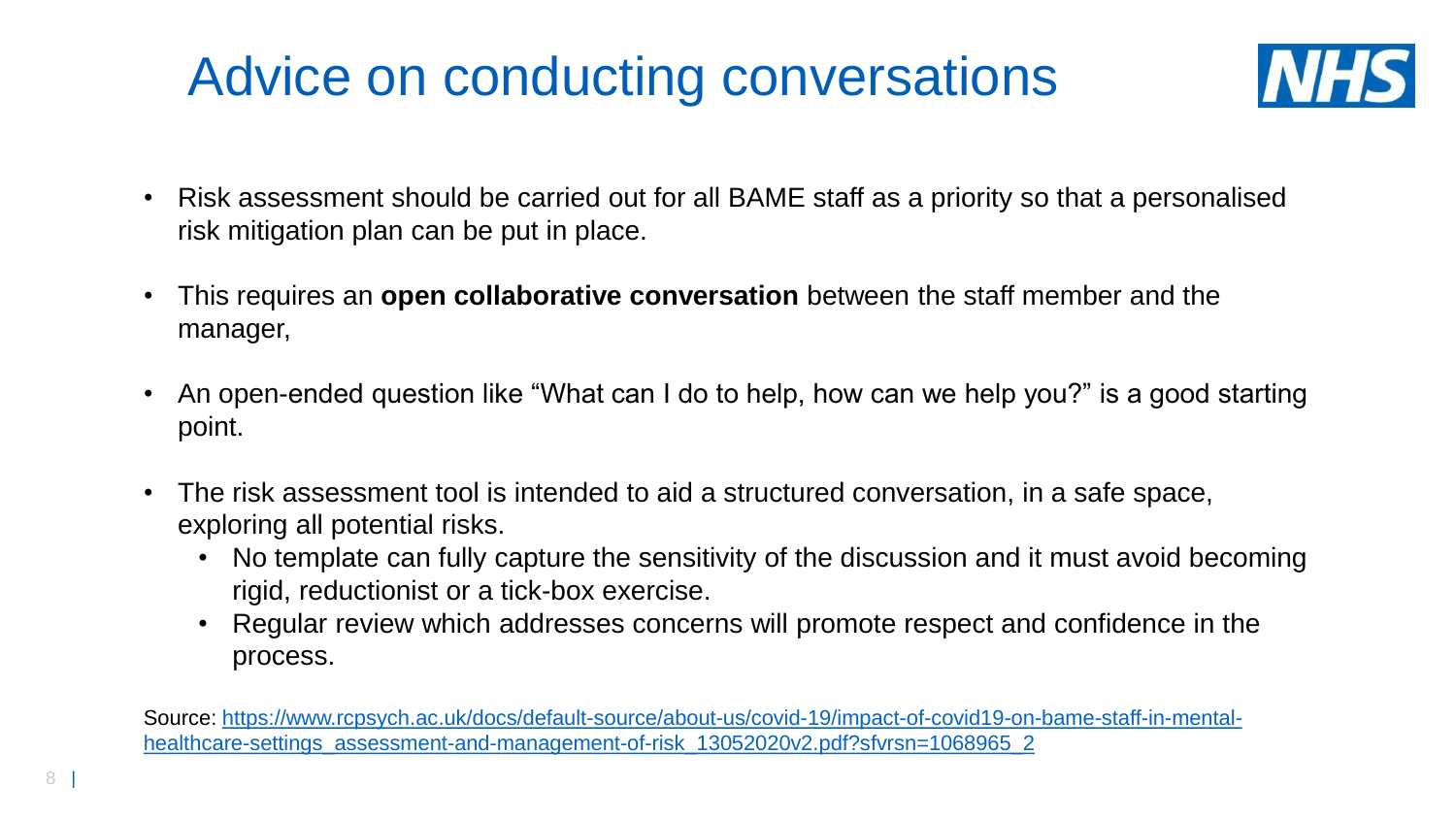# NHS Employers **Ongoing Actions**



- Practices should keep their workplace and workforce risk assessments updated and ensure managers engage and communicate regularly with workers identified as being at higher risk.
- Maintain open dialogue to ensure that there is awareness of any concerns.
- Personnel in higher-risk groups need to be able to raise any concerns about how the risk assessment process is being applied
- Risk assessments should be repeated when new information becomes available or where an individual requests a review.
- Assess data about the local incidence of COVID-19, particularly as more information becomes available through greater access to testing.
- Practices should continue to consider any updates to national or local guidance regarding the testing of staff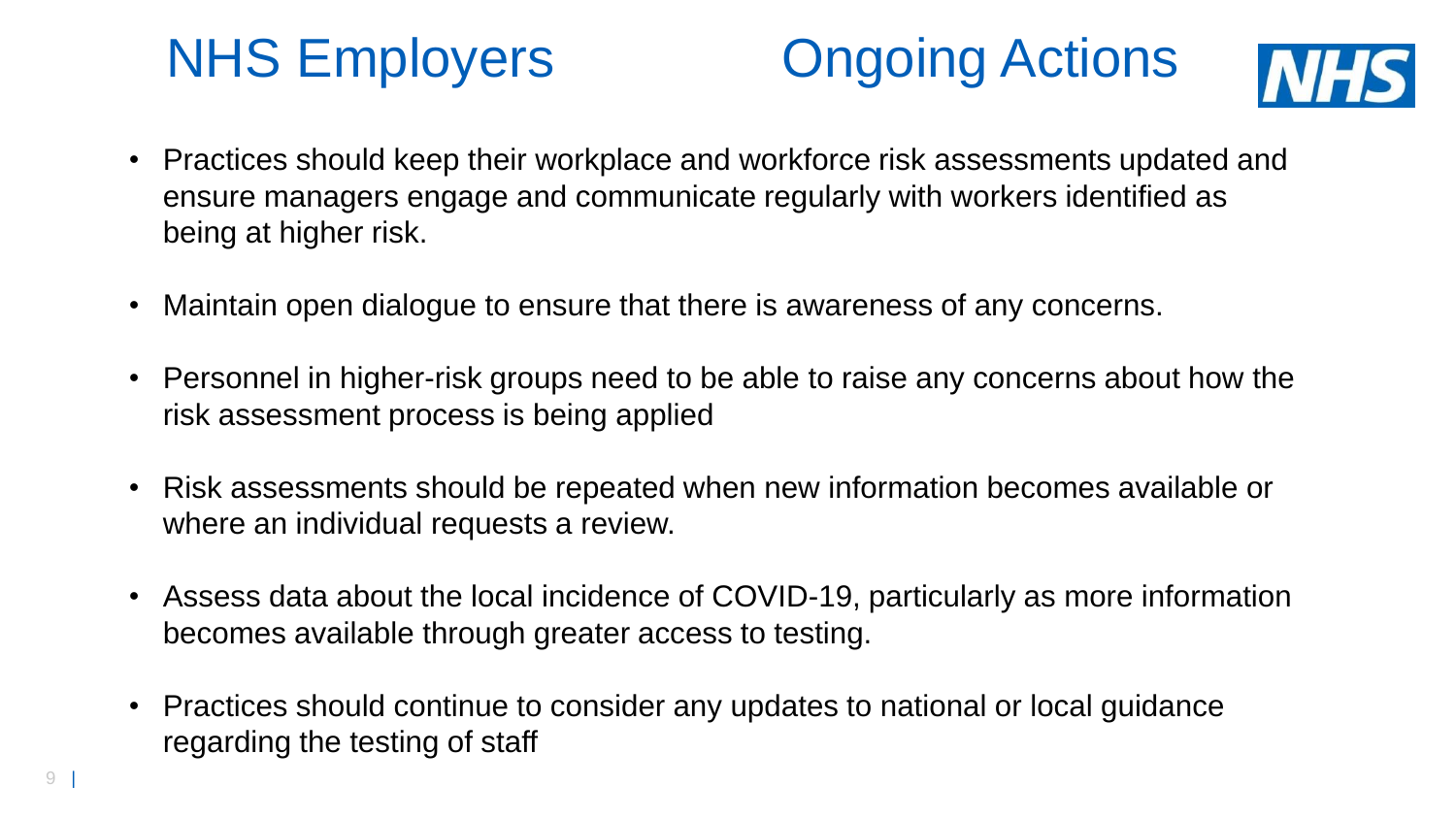### Examples of Best Practice



- Any issues raised by staff need to be discussed, so that solutions can be explored. This should result in a documented plan with a time line and review date
- The employee should be offered the opportunity to have an assessment done by someone other than their manager if they do not want to disclose certain issues to them.
- Staff need reassurance about the risk assessment process and that anything noted on the assessment will adversely affect their current or future working conditions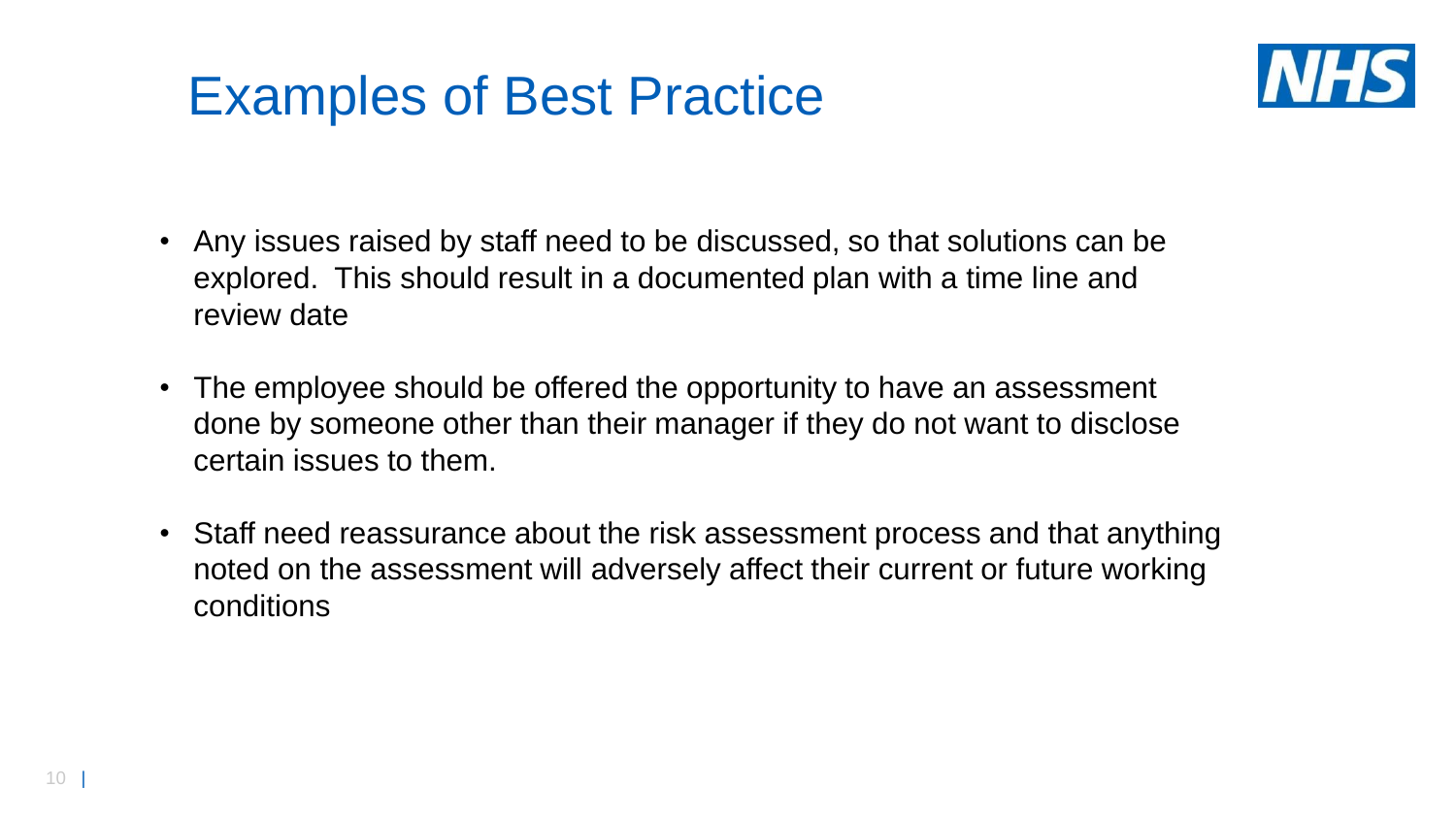### Support available to pharmacies in managing impact



If risk assessments and adjustments for staff are likely to have a significant impact on the ability of the service to provide care to patients then action will need to be taken:

- Consider your practice business continuity plan and ensure you have undertaken a prioritisation of activities and are implementing a phased approach to resuming services
- Consider "buddying" arrangements or mutual aid from other local practices you may have staff who can undertake remote triage and they may have surplus staff unable to work due to social distancing restrictions and reduced throughput in the practice
- Seek support or advice from your professional body or Local Pharmaceutical Committee (LPC). Please note LPC Chief Officers will NOT give advice on employment law or HR advice. They will help with operational queries and signpost to appropriate organisations/bodies.
- Discuss with NHS England and NHS Improvement if you need to change your opening hours